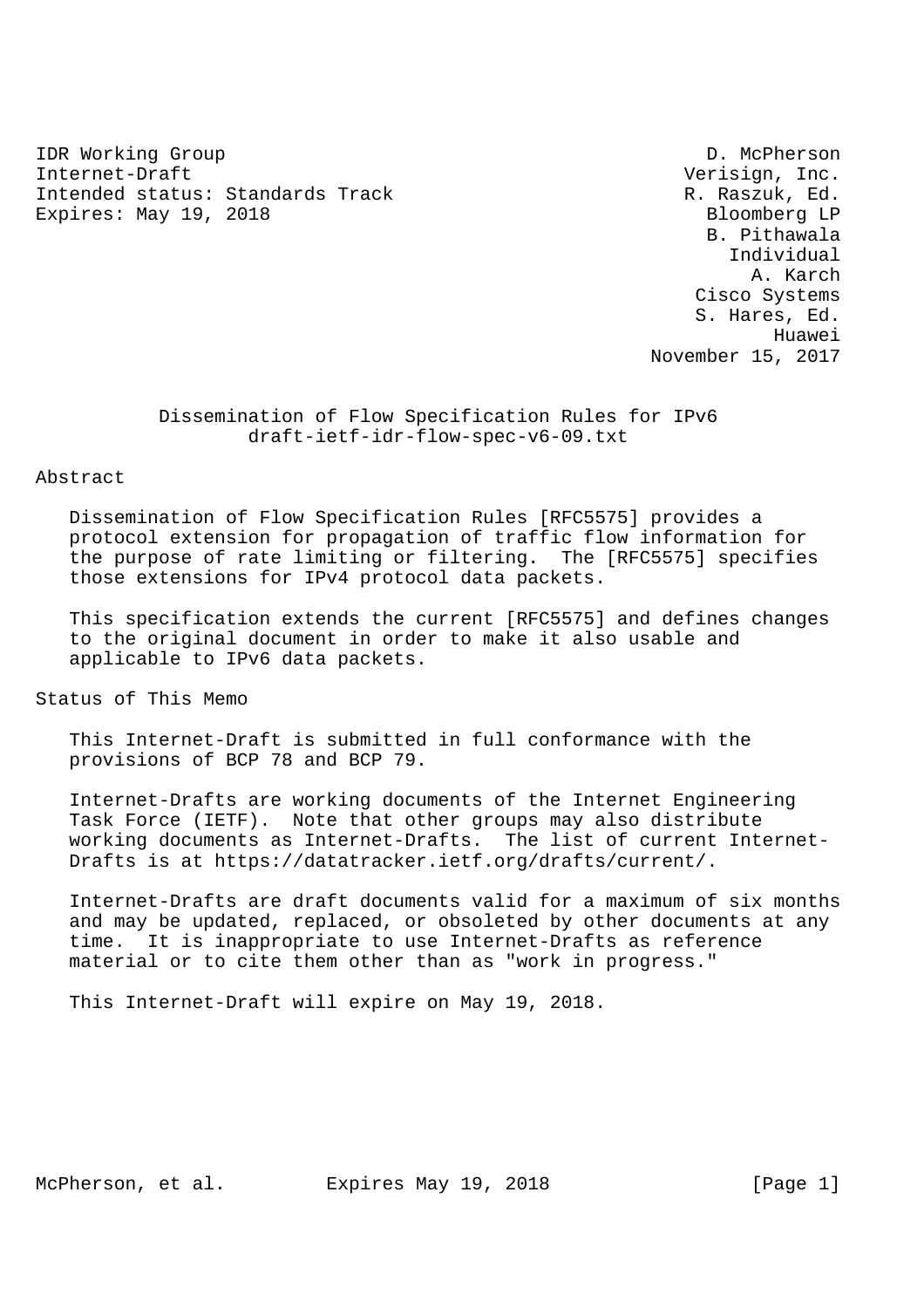# Copyright Notice

 Copyright (c) 2017 IETF Trust and the persons identified as the document authors. All rights reserved.

 This document is subject to BCP 78 and the IETF Trust's Legal Provisions Relating to IETF Documents (https://trustee.ietf.org/license-info) in effect on the date of publication of this document. Please review these documents carefully, as they describe your rights and restrictions with respect to this document. Code Components extracted from this document must include Simplified BSD License text as described in Section 4.e of the Trust Legal Provisions and are provided without warranty as described in the Simplified BSD License.

Table of Contents

| IPv6 Flow Specification encoding in BGP<br>2.                                                                                                                                                                                                           | 3  |
|---------------------------------------------------------------------------------------------------------------------------------------------------------------------------------------------------------------------------------------------------------|----|
| IPv6 Flow Specification types changes                                                                                                                                                                                                                   | -3 |
| 3.1. Order of Traffic Filtering Rules                                                                                                                                                                                                                   | -5 |
| 4. IPv6 Flow Specification Traffic Filtering Action changes                                                                                                                                                                                             | 6  |
|                                                                                                                                                                                                                                                         | 7  |
| б.                                                                                                                                                                                                                                                      | 7  |
|                                                                                                                                                                                                                                                         | -8 |
|                                                                                                                                                                                                                                                         | -8 |
| 8.1. Normative References                                                                                                                                                                                                                               | -8 |
| 8.2. Informative References                                                                                                                                                                                                                             | 9  |
| Authors' Addresses<br>$\frac{1}{2}$ . The contract of the contract of the contract of the contract of the contract of the contract of the contract of the contract of the contract of the contract of the contract of the contract of the contract of t | 9  |
|                                                                                                                                                                                                                                                         |    |

## 1. Introduction

 The growing amount of IPv6 traffic in private and public networks requires the extension of tools used in the IPv4 only networks to be also capable of supporting IPv6 data packets.

 In this document authors analyze the differences of IPv6 [RFC2460] flows description from those of traditional IPv4 packets and propose subset of new encoding formats to enable Dissemination of Flow Specification Rules [RFC5575] for IPv6.

 This specification should be treated as an extension of base [RFC5575] specification and not its replacement. It only defines the delta changes required to support IPv6 while all other definitions and operation mechanisms of Dissemination of Flow Specification Rules will remain in the main specification and will not be repeated here.

McPherson, et al. Expires May 19, 2018 [Page 2]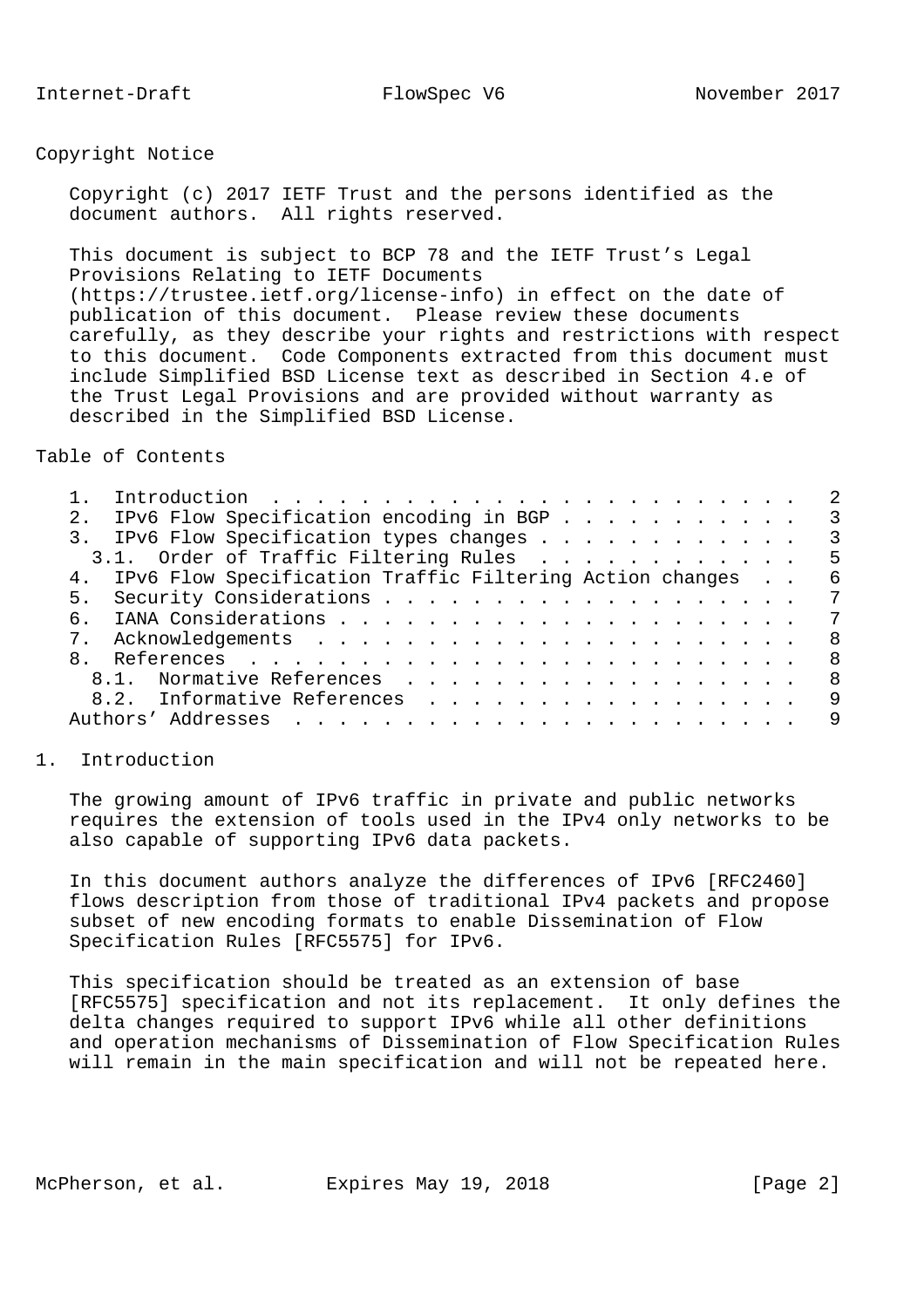2. IPv6 Flow Specification encoding in BGP

 The [RFC5575] defines a new SAFIs (133 for IPv4) and (134 for VPNv4) applications in order to carry corresponding to each such application flow specification.

 This document will redefine the [RFC5575] SAFIs in order to make them AFI specific and applicable to both IPv4 and IPv6 applications.

The following changes are defined:

 "SAFI 133 for IPv4 dissemination of flow specification rules" to now be defined as "SAFI 133 for dissemination of unicast flow specification rules"

 "SAFI 134 for VPNv4 dissemination of flow specification rules" to now be defined as "SAFI 134 for dissemination of L3VPN flow specification rules"

 For both SAFIs the indication to which address family they are referring to will be recognized by AFI value (AFI=1 for IPv4 or VPNv4, AFI=2 for IPv6 and VPNv6 respectively). Such modification is fully backwards compatible with existing implementation and production deployments.

 It needs to be observed that such choice of proposed encoding is compatible with filter validation against routing reachability information as described in section 6 of RFC5575. Validation tables will now be performed according to the following rules.

 Flow specification received over AFI/SAFI=1/133 will be validated against routing reachability received over AFI/SAFI=1/1

 Flow specification received over AFI/SAFI=1/134 will be validated against routing reachability received over AFI/SAFI=1/128

 Flow specification received over AFI/SAFI=2/133 will be validated against routing reachability received over AFI/SAFI=2/1

 Flow specification received over AFI/SAFI=2/134 will be validated against routing reachability received over AFI/SAFI=2/128

3. IPv6 Flow Specification types changes

 The following component types are redefined or added for the purpose of accommodating new IPv6 header encoding. Unless otherwise stated all other types as defined in [RFC5575] apply to IPv6 packets as is.

McPherson, et al. Expires May 19, 2018 [Page 3]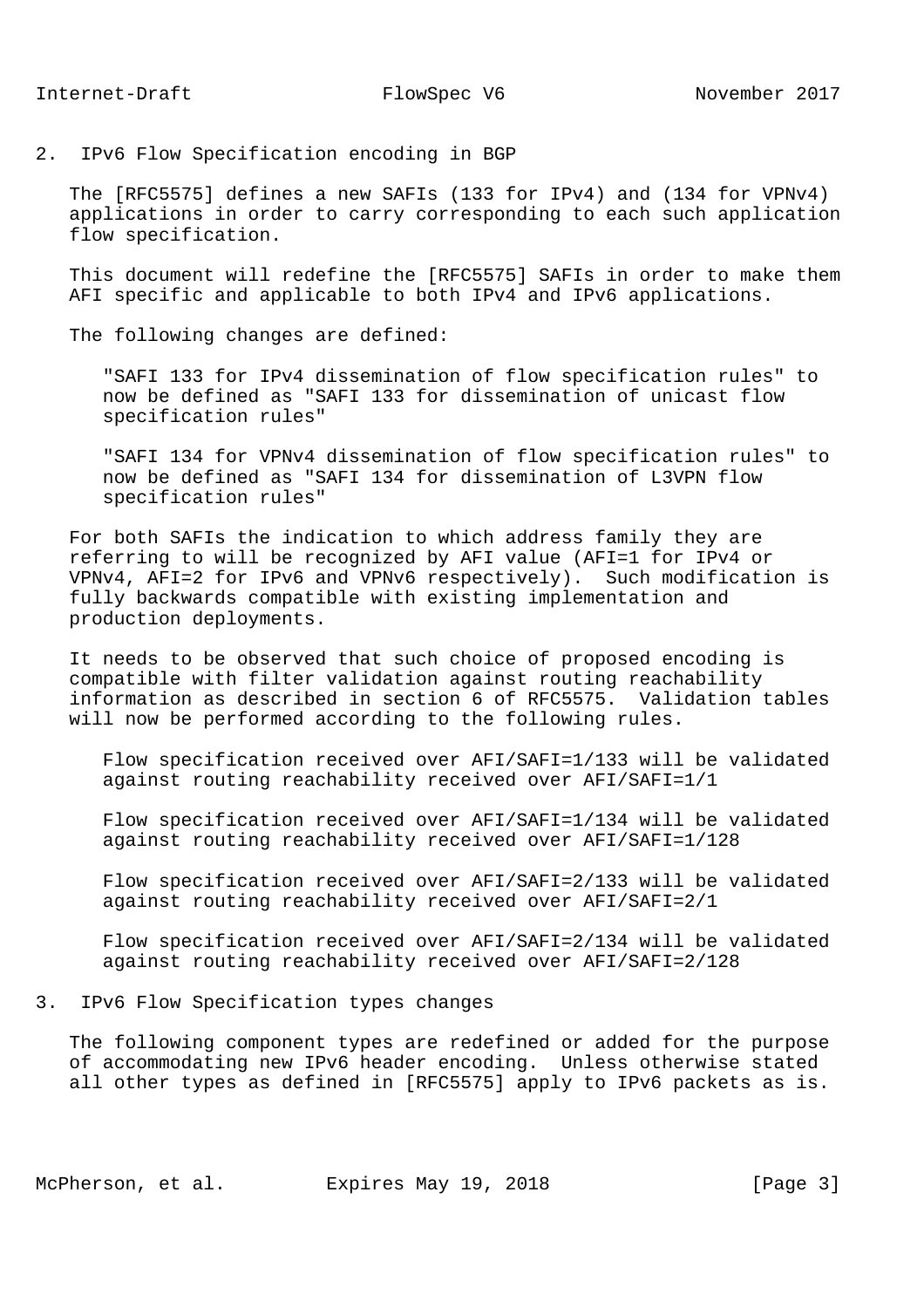#### Type 1 - Destination IPv6 Prefix

 Encoding: <type (1 octet), prefix length (1 octet), prefix offset (1 octet), prefix>

 Function: Defines the destination prefix to match. Prefix offset has been defined to allow for flexible matching on part of the IPv6 address where we want to skip (don't care) of N first bits of the address. This can be especially useful where part of the IPv6 address consists of an embedded IPv4 address and matching needs to happen only on the embedded IPv4 address. The encoded prefix contains enough octets for the bits used in matching (length minus offset bits).

Type 2 - Source IPv6 Prefix

 Encoding: <type (1 octet), prefix length (1 octet), prefix offset (1 octet), prefix>

 Function: Defines the source prefix to match. Prefix offset has been defined to allow for flexible matching on part of the IPv6 address where we want to skip (don't care) of N first bits of the address. This can be especially useful where part of the IPv6 address consists of an embedded IPv4 address and matching needs to happen only on the embedded IPv4 address. The encoded prefix contains enough octets for the bits used in matching (length minus offset bits)

Type 3 - Next Header

Encoding: <type (1 octet), [op, value]+>

 Function: Contains a set of {operator, value} pairs that are used to match the last Next Header value octet in IPv6 packets. The operator byte is encoded as specified in component type 3 of [RFC5575].

 Note: While IPv6 allows for more then one Next Header field in the packet the main goal of Type 3 flow specification component is to match on the subsequent IP protocol value. Therefor the definition is limited to match only on last Next Header field in the packet.

Type 12 - Fragment

Encoding: <type (1 octet), [op, bitmask]+>

McPherson, et al. Expires May 19, 2018 [Page 4]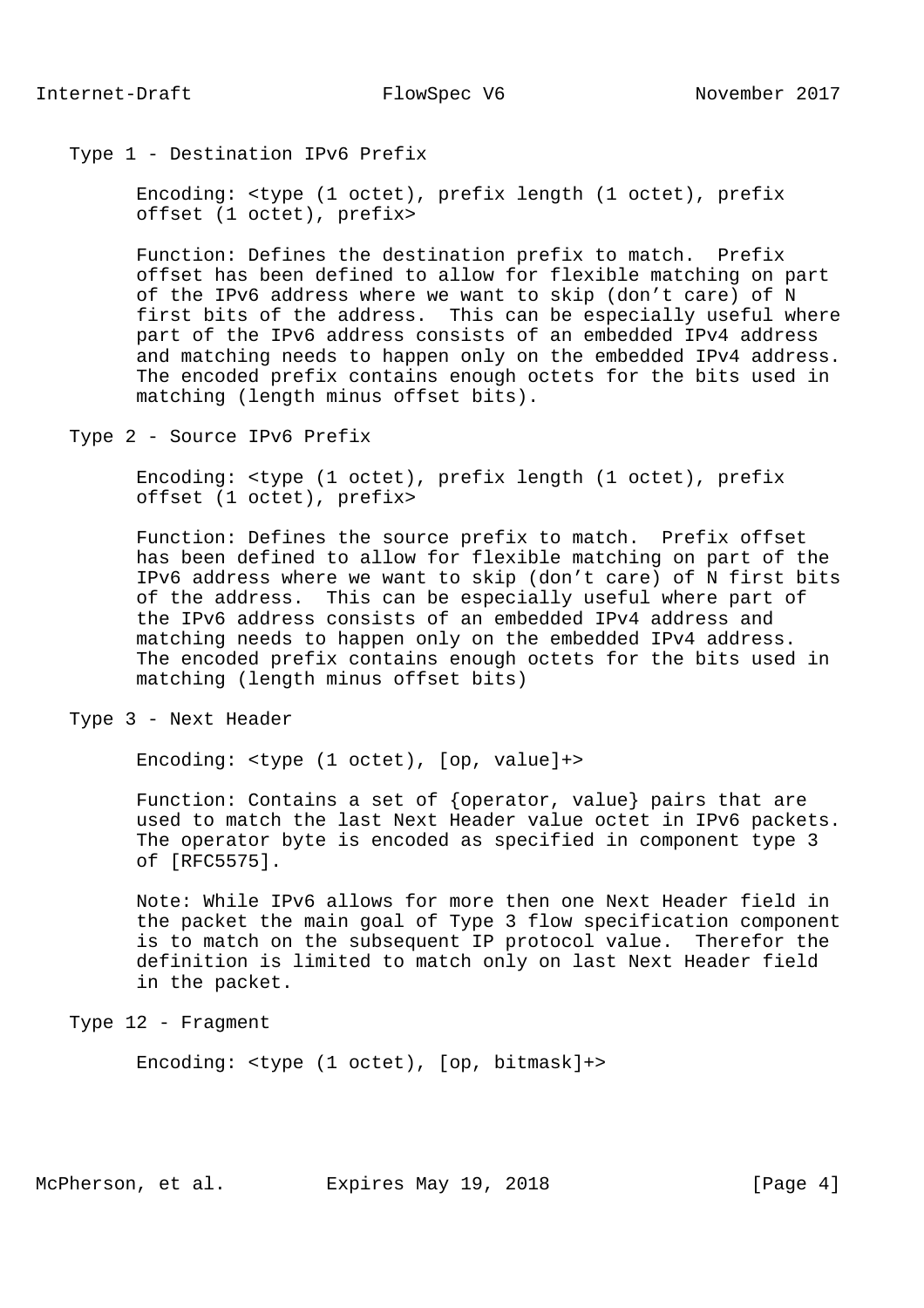Uses bitmask operand format defined above. Bit-7 is not used and MUST be 0 to provide backwards-compatibility with the definition in [RFC5575]

Bitmast operand format:

 0 1 2 3 4 5 6 7 +---+---+---+---+---+---+---+---+ | Reserved |LF |FF |IsF| 0 | +---+---+---+---+---+---+---+---+

Bitmask values:

+ Bit 6 - Is a fragment (IsF)

+ Bit 5 - First fragment (FF)

+ Bit 4 - Last fragment (LF)

Type 13 - Flow Label (New type)

Encoding: <type (1 octet), [op, bitmask]+>

 Function: Contains a set of {operator, value} pairs that are used to match the 20-bit Flow Label field [RFC2460]. The operator byte is encoded as specified in the component type 3 of [RFC5575]. Values are encoded as 1-, 2-, or 4- byte quantities.

 The following example demonstrates the new prefix encoding for: "all packets to ::1234:5678:9A00:0/64-104 from 192::/8 and port {range [137, 139] or 8080}". In the destination prefix, "80-" represents the prefix offset of 80 bits. In this exmaple, the 0 offset is omitted from the printed source prefix.

 +-------------------------+------------+-----------------------+ | destination | source | port +-------------------------+----------- +-----------------------+ |0x01 68 50 12 34 56 78 9A| 02 00 08 c0|04 03 89 45 8b 91 1f 90| +-------------------------+------------+-----------------------+

# 3.1. Order of Traffic Filtering Rules

 The orignal definition for the order of traffic filtering rules can be reused with new consideration for the IPv6 prefix offset. As long as the offsets are equal, the comparison is the same, retaining longest-prefix-match semantics. If the offsets are not equal, the

McPherson, et al. Expires May 19, 2018 [Page 5]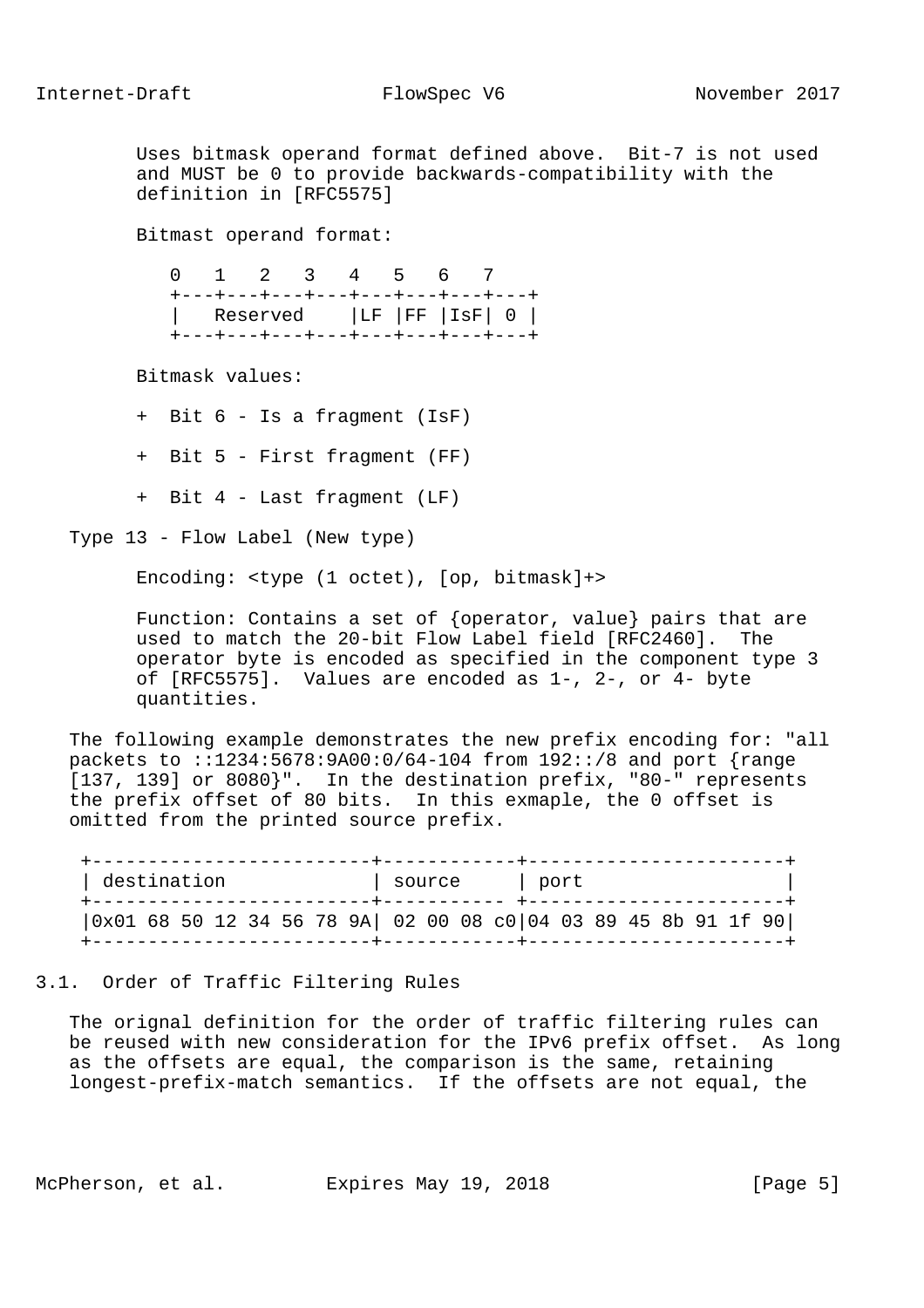```
 lowest offset has precedence, as this flow matches the most
  significant bit.
   Pseudocode
   flow_rule_v6_cmp (a, b)
    {
   comp1 = next\_component(a);comp2 = next\_component(b);while (comp1 || comp2) {
       // component_type returns infinity on end-of-list
         if (component_type(comp1) < component_type(comp2)) {
            return A_HAS_PRECEDENCE;
}
       if (component type(comp1) > component type(comp2)) {
            return B_HAS_PRECEDENCE;
}
        if (component_type(comp1) == IPV6_DESTINATION || IPV6_SOURCE) {
           // offset not equal, lowest offset has precedence
           // offset equal ...
           common_len = MIN(prefix_length(comp1), prefix_length(comp2));
           cmp = prefix_compare(comp1, comp2, offset, common_len);
           // not equal, lowest value has precedence
           // equal, longest match has precedence
          } else {
           common =
           MIN(component_length(comp1), component_length(comp2));
           cmp = memcmp(data(comp1), data(comp2), common);
            // not equal, lowest value has precedence
            // equal, longest string has precedence
}
      }
         return EQUAL;
    }
```
4. IPv6 Flow Specification Traffic Filtering Action changes

 One of the traffic filtering actions which can be expressed by BGP extended community is defined in [RFC5575] as traffic-marking. Another traffic filtering action defined in [RFC5575] as a BGP extended community is redirect. To allow an IPv6 address specific route-target, a new traffic action IPv6 address specific extended community is provided.

 Therefore, for the purpose of making it compatible with IPv6 header action expressed by presence of the extended community the following text in [RFC5575] has been modified to read:

McPherson, et al. Expires May 19, 2018 [Page 6]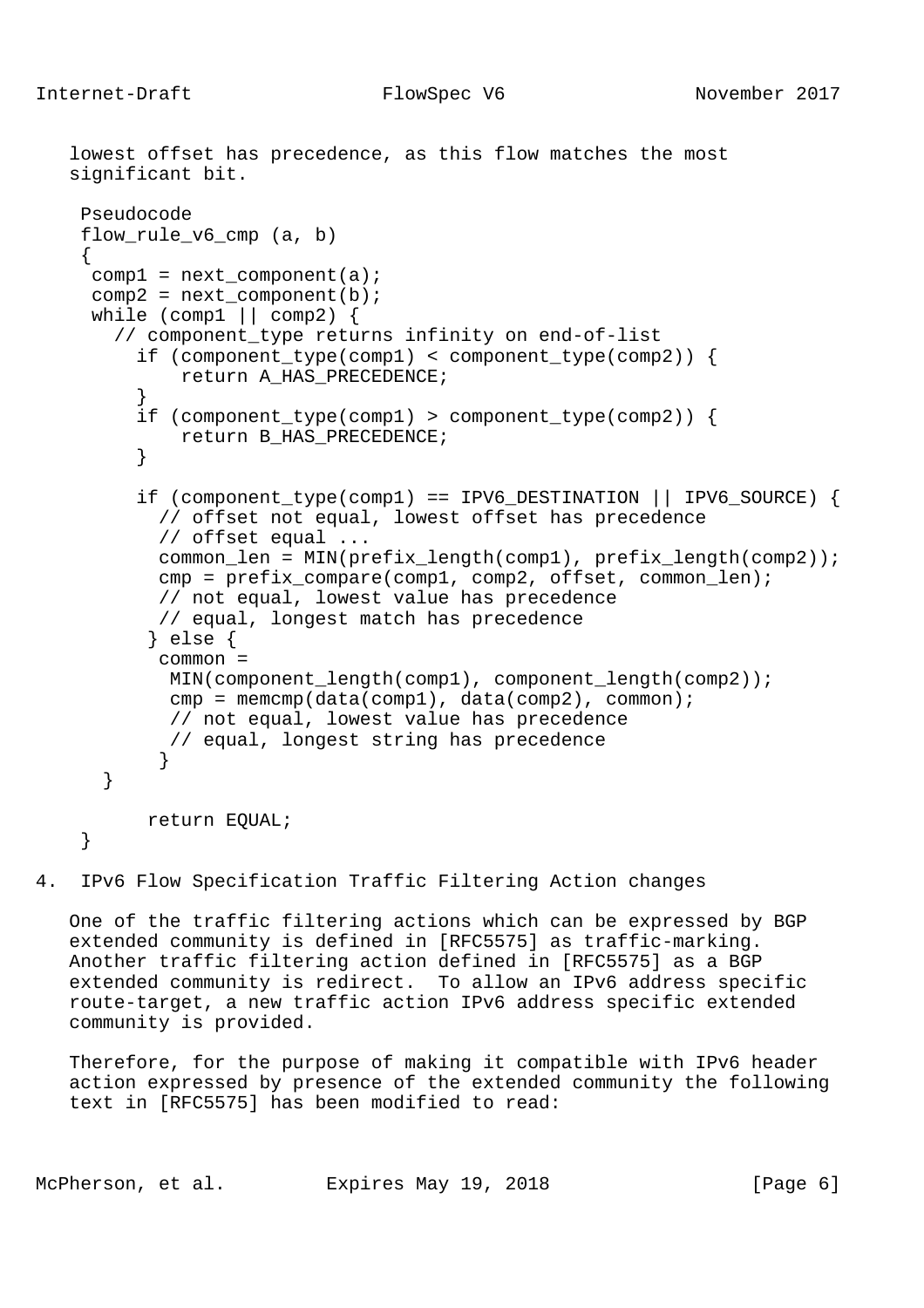- Traffic Marking (0x8009): The traffic marking extended community instructs a system to modify first 6 bits of Traffic Class field as (recommended by [RFC2474]) of a transiting IPv6 packet to the corresponding value. This extended community is encoded as a sequence of 42 zero bits followed by the 6 bits overwriting DSCP portion of Traffic Class value.
- Redirect-IPv6 (0x800B): redirect IPv6 address specific extended community allows the traffic to be redirected to a VRF routing instance that lists the specified IPv6 address specific route target in its import policy. If several local instances match this criteria, the choice between them is a local matter (for example, the instance with the lowest Route Distinguisher value can be elected). This extended community uses the same encoding as the IPv6 address specific Route Target extended community [RFC5701].
- 5. Security Considerations

 No new security issues are introduced to the BGP protocol by this specification over the security concerins in [RFC5575]

6. IANA Considerations

This section complies with [RFC7153]

 IANA is requested to rename currently defined SAFI 133 and SAFI 134 per [RFC5575] to read:

- 133 Dissemination of flow specification rules
- 134 L3VPN dissemination of flow specification rules

 IANA is requested to create and maintain a new registry entitled: "Flow Spec IPv6 Component Types". The initial values are: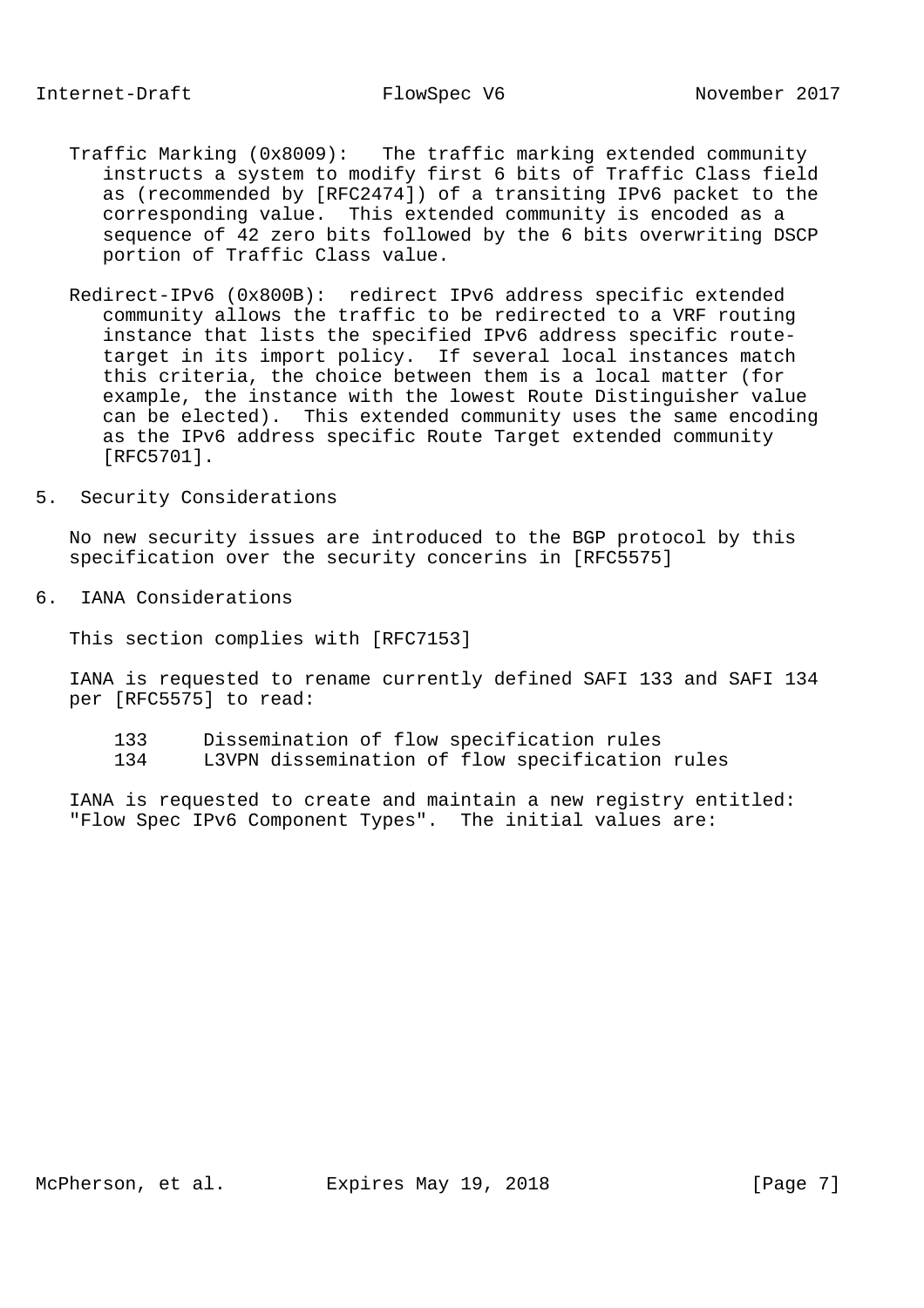|  |                 | Type Description            |                                  | <b>RFC</b> |              |
|--|-----------------|-----------------------------|----------------------------------|------------|--------------|
|  |                 |                             | Type 1 - Destination IPv6 Prefix |            | [this draft] |
|  |                 | Type 2 - Source IPv6 Prefix |                                  |            | [this draft] |
|  |                 | Type 3 - Next Header        |                                  |            | [this draft] |
|  | Type $4$ - Port |                             |                                  |            | [this draft] |
|  |                 | Type 5 - Destination port   |                                  |            | [this draft] |
|  |                 | Type 6 - Source port        |                                  |            | [this draft] |
|  |                 | Type 7 - ICMP type          |                                  |            | [this draft] |
|  |                 | Type 8 - ICMP code          |                                  |            | [this draft] |
|  |                 | Type 9 - TCP flags          |                                  |            | [this draft] |
|  |                 | Type 10 - Packet length     |                                  |            | [this draft] |
|  | Type 11 - DSCP  |                             |                                  |            | [this draft] |
|  |                 | Type 12 - Fragment          |                                  |            | [this draft] |
|  |                 | Type 13 - Flow Label        |                                  |            | [this draft] |
|  |                 |                             |                                  |            |              |

7. Acknowledgements

 Authors would like to thank Pedro Marques, Hannes Gredler and Bruno Rijsman, Brian Carpenter, and Thomas Mangin for their valuable input.

- 8. References
- 8.1. Normative References
	- [RFC2119] Bradner, S., "Key words for use in RFCs to Indicate Requirement Levels", BCP 14, RFC 2119, DOI 10.17487/RFC2119, March 1997, <https://www.rfc-editor.org/info/rfc2119>.
	- [RFC2460] Deering, S. and R. Hinden, "Internet Protocol, Version 6 (IPv6) Specification", RFC 2460, DOI 10.17487/RFC2460, December 1998, <https://www.rfc-editor.org/info/rfc2460>.
	- [RFC2474] Nichols, K., Blake, S., Baker, F., and D. Black, "Definition of the Differentiated Services Field (DS Field) in the IPv4 and IPv6 Headers", RFC 2474, DOI 10.17487/RFC2474, December 1998, <https://www.rfc-editor.org/info/rfc2474>.
	- [RFC4271] Rekhter, Y., Ed., Li, T., Ed., and S. Hares, Ed., "A Border Gateway Protocol 4 (BGP-4)", RFC 4271, DOI 10.17487/RFC4271, January 2006, <https://www.rfc-editor.org/info/rfc4271>.
	- [RFC5492] Scudder, J. and R. Chandra, "Capabilities Advertisement with BGP-4", RFC 5492, DOI 10.17487/RFC5492, February 2009, <https://www.rfc-editor.org/info/rfc5492>.

McPherson, et al. Expires May 19, 2018 [Page 8]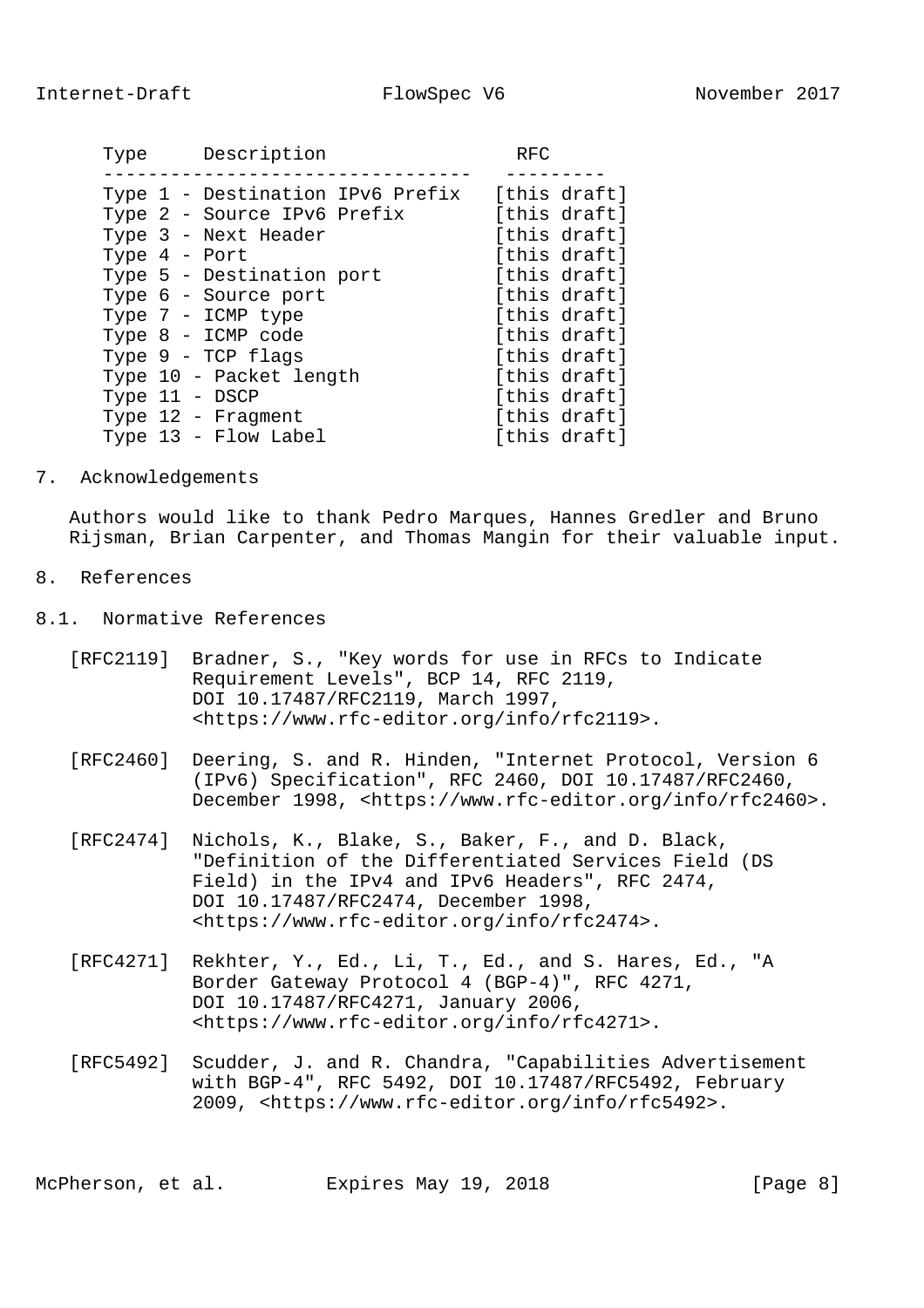- [RFC5575] Marques, P., Sheth, N., Raszuk, R., Greene, B., Mauch, J., and D. McPherson, "Dissemination of Flow Specification Rules", RFC 5575, DOI 10.17487/RFC5575, August 2009, <https://www.rfc-editor.org/info/rfc5575>.
- [RFC5701] Rekhter, Y., "IPv6 Address Specific BGP Extended Community Attribute", RFC 5701, DOI 10.17487/RFC5701, November 2009, <https://www.rfc-editor.org/info/rfc5701>.
- [RFC6437] Amante, S., Carpenter, B., Jiang, S., and J. Rajahalme, "IPv6 Flow Label Specification", RFC 6437, DOI 10.17487/RFC6437, November 2011, <https://www.rfc-editor.org/info/rfc6437>.
- [RFC7153] Rosen, E. and Y. Rekhter, "IANA Registries for BGP Extended Communities", RFC 7153, DOI 10.17487/RFC7153, March 2014, <https://www.rfc-editor.org/info/rfc7153>.

## 8.2. Informative References

- [RFC5095] Abley, J., Savola, P., and G. Neville-Neil, "Deprecation of Type 0 Routing Headers in IPv6", RFC 5095, DOI 10.17487/RFC5095, December 2007, <https://www.rfc-editor.org/info/rfc5095>.
- Authors' Addresses

 Danny McPherson Verisign, Inc.

Email: dmcpherson@verisign.com

 Robert Raszuk (editor) Bloomberg LP 731 Lexington Ave New York City, NY 10022 USA

Email: robert@raszuk.net

 Burjiz Pithawala Individual

Email: burjizp@gmail.com

McPherson, et al. Expires May 19, 2018 [Page 9]